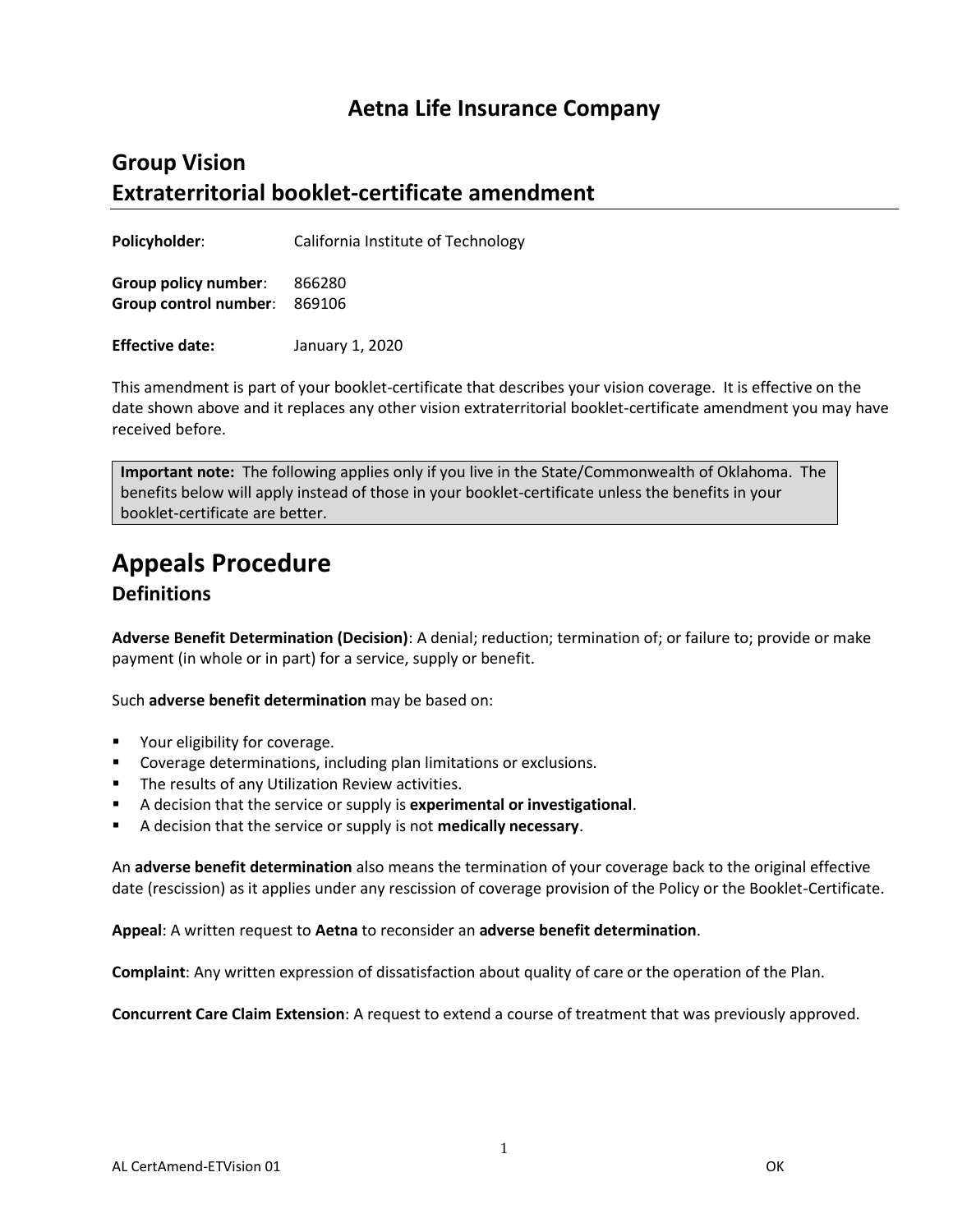**Concurrent Care Claim Reduction or Termination**: A decision to reduce or terminate a course of treatment that was previously approved.

**External Review:** A review of an **adverse benefit determination** or a **final adverse benefit determination** by an Independent Review Organization/External Review Organization (ERO) assigned by the State Insurance Commissioner and made up of **physicians** or other appropriate health care **providers**. The ERO must have expertise in the problem or question involved.

**Final Adverse Benefit Determination:** An **adverse benefit determination** that has been upheld by **Aetna** at the exhaustion of the appeals process.

**Pre-service Claim**: Any claim for medical care or treatment that requires approval before the medical care or treatment is received.

**Post-Service Claim**: Any claim that is not a "Pre-Service Claim."

**Urgent Care Claim**: Any claim for medical care or treatment in which a delay in treatment could:

- **Seriously jeopardize your life or health;**
- **Jeopardize your ability to regain maximum function;**
- Cause you to suffer severe pain that cannot be adequately managed without the requested medical care or treatment; or
- In the case of a pregnant woman, cause serious jeopardy to the health of the fetus.

## **Full and Fair Review of Claim Determinations and Appeals**

As to medical and **prescription drug** claims and appeals only, **Aetna** will provide you with any new or additional evidence considered and rationale, relied upon, or generated by us in connection with the claim at issue. This will be provided to you in advance of the date on which the notice of the **final adverse benefit determination** is required to be provided so that you may respond prior to that date.

Prior to issuing a **final adverse benefit determination** based on a new or additional rationale, you must be provided, free of charge, with the rationale; the rationale must be provided as soon as possible and sufficiently in advance of the date on which notice of **final adverse determination** is required.

## **Claim Determinations**

Notice of a claim benefit decision will be provided to you in accordance with the guidelines and timelines provided below. As to medical and **prescription drug** claims only, if **Aetna** makes an **adverse benefit determination**, written notice will be provided to you, or in the case of a **concurrent care claim**, to your **provider**.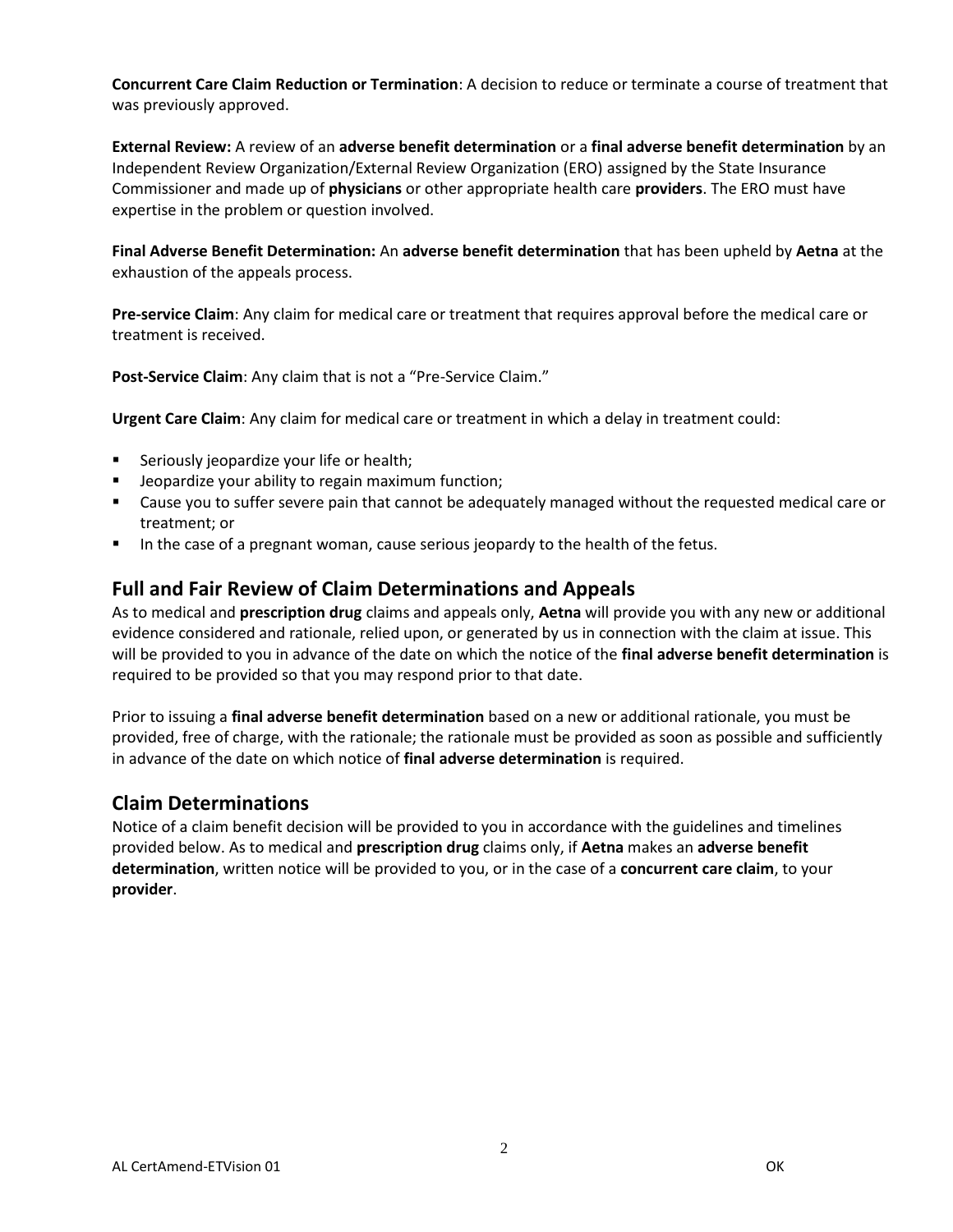#### **Urgent Care Claims**

**Aetna** will notify you of an **urgent care** claim decision as soon as possible, but not later than 72 hours after the claim is made.

If more information is needed to make an urgent claim decision, **Aetna** will notify the claimant within 72 hours of receipt of the claim. The claimant has 48 hours after receiving such notice to provide **Aetna** with the additional information. **Aetna** will notify the claimant within 48 hours of the earlier to occur:

- The receipt of the additional information; or
- The end of the 48 hour period given the **physician** to provide **Aetna** with the information.

#### **Pre-Service Claims**

**Aetna** will notify you of a **pre-service** claim decision as soon as possible, but not later than 15 calendar days after the claim is made. **Aetna** may determine that due to matters beyond its control an extension of this 15 calendar day claim decision period is required. Such an extension, of not longer than 15 additional calendar days, will be allowed if **Aetna** notifies you within the first 15 calendar day period. If this extension is needed because **Aetna** needs more information to make a claim decision, the notice of the extension shall specifically describe the required information. You will have 45 calendar days, from the date of the notice, to provide **Aetna** with the required information.

#### **Post-Service Claims**

**Aetna** will notify you of a **post-service** claim decision as soon as possible, but not later than 30 calendar days after the claim is made. **Aetna** may determine that due to matters beyond its control an extension of this 30 calendar day claim decision period is required. Such an extension, of not longer than 15 additional calendar days, will be allowed if **Aetna** notifies you within the first 30 calendar day period. If this extension is needed because **Aetna** needs more information to make a claim decision, the notice of the extension shall specifically describe the required information. The patient will have 45 calendar days, from the date of the notice, to provide **Aetna** with the required information.

#### **Concurrent Care Claim Extension**

Following a request for a **concurrent care claim extension**, **Aetna** will notify you of a claim decision for **urgent care** as soon as possible, but not later than 24 hours, provided the request is received at least 24 hours prior to the expiration of the approved course of treatment. A decision will be provided not later than 15 calendar days with respect to all other care, following a request for a **concurrent care claim extension**.

#### **Concurrent Care Claim Reduction or Termination**

**Aetna** will notify you of a claim decision to reduce or terminate a previously approved course of treatment with enough time for you to file an **appeal**.

If you file an **appeal**, coverage under the plan will continue for the previously approved course of treatment until a final **appeal** decision is rendered. During this continuation period, you are responsible for any **copayments**; **coinsurance**; and **deductibles**; that apply to the services; supplies; and treatment; that are rendered in connection with the claim that is under **appeal**. If **Aetna's** initial claim decision is upheld in the final **appeal** decision, you will be responsible for all charges incurred for services; supplies; and treatment; received during this continuation period.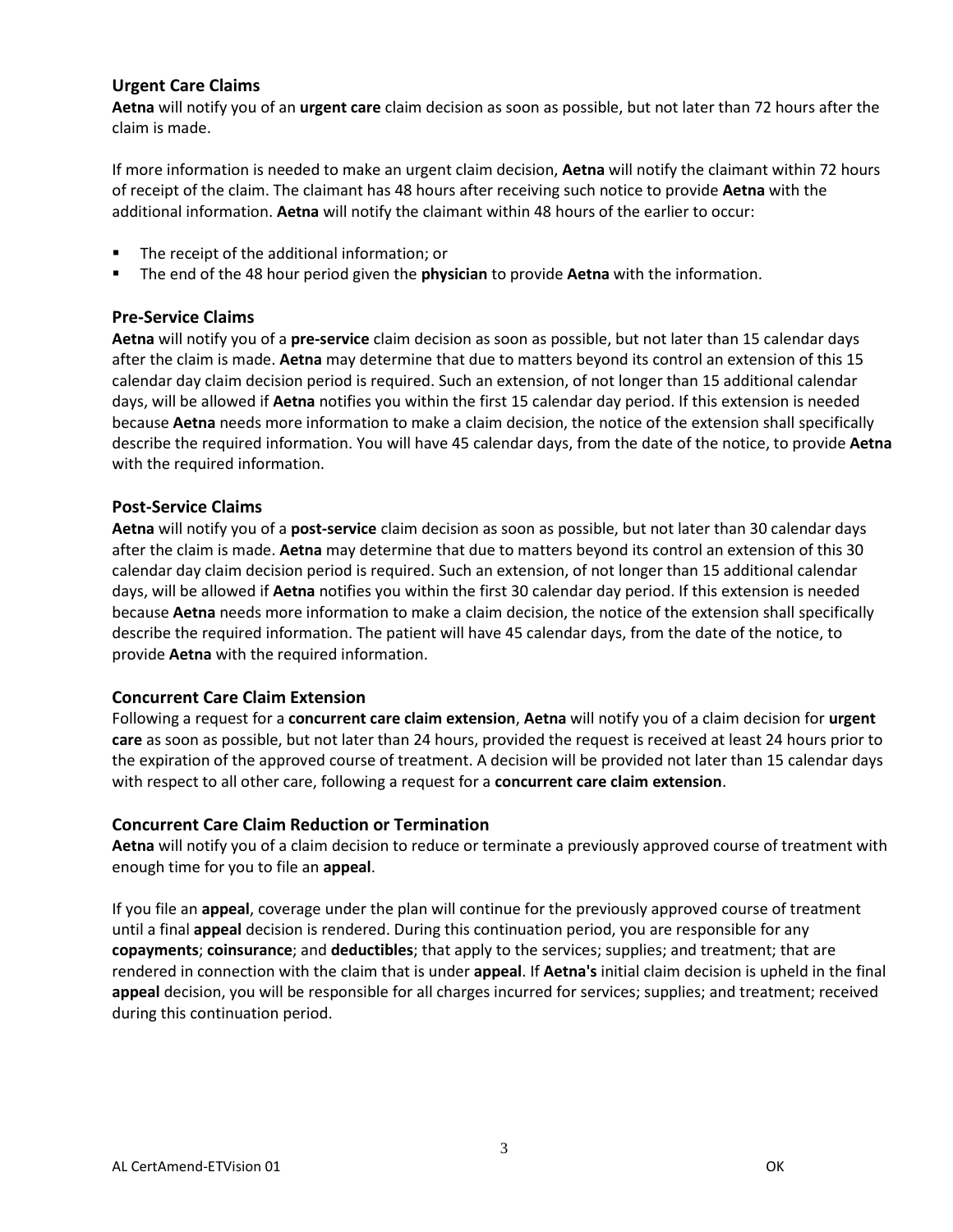## **Complaints**

If you are dissatisfied with the service you receive from the Plan or want to complain about a **provider** you must write Member Services. The complaint must include a detailed description of the matter and include copies of any records or documents that you think are relevant to the matter. **Aetna** will review the information and provide you with a written response within 30 calendar days of the receipt of the **complaint**, unless more information is needed and it cannot be obtained within this period. The notice of the decision will tell you what you need to do to seek an additional review.

## **Appeals of Adverse Benefit Determinations**

You may submit an **appeal** if **Aetna** gives notice of an **adverse benefit determination**. This Plan provides for two levels of **appeal**. A **final adverse benefit determination** notice will also provide an option to request an **External Review** (if available).

You have 180 calendar days with respect to Group Health Claims from the date of notice of an **adverse benefit determination** to request your Level One **Appeal**. Your **appeal** must be submitted in writing and must include:

- **v** Your name.
- **The employer's name.**
- A copy of **Aetna's** notice of an **adverse benefit determination**.
- Your reasons for making the **appeal**.
- Any other information you would like to have considered.

Send your written **appeal** to Member Services at the address shown on your ID Card.

You may also choose to have another person (an authorized representative) make the **appeal** on your behalf. You must provide written consent to **Aetna**.

You may be allowed to provide evidence or testimony during the **appeal** process in accordance with the guidelines established by the Federal Department of Health and Human Services.

#### **Level One Appeal**

A review of a Level One **Appeal** of an **adverse benefit determination** shall be provided by **Aetna** personnel. They shall not have been involved in making the **adverse benefit determination**.

**Urgent Care Claims (May Include Concurrent Care Claim Reduction or Termination) Aetna** shall issue a decision within 36 hours of receipt of the request for an **appeal**.

#### **Pre-Service Claims (May Include Concurrent Care Claim Reduction or Termination)**

**Aetna** shall issue a decision within 15 calendar days of receipt of the request for an **appeal**.

#### **Post-Service Claims**

**Aetna** shall issue a decision within 30 calendar days of receipt of the request for an **appeal**.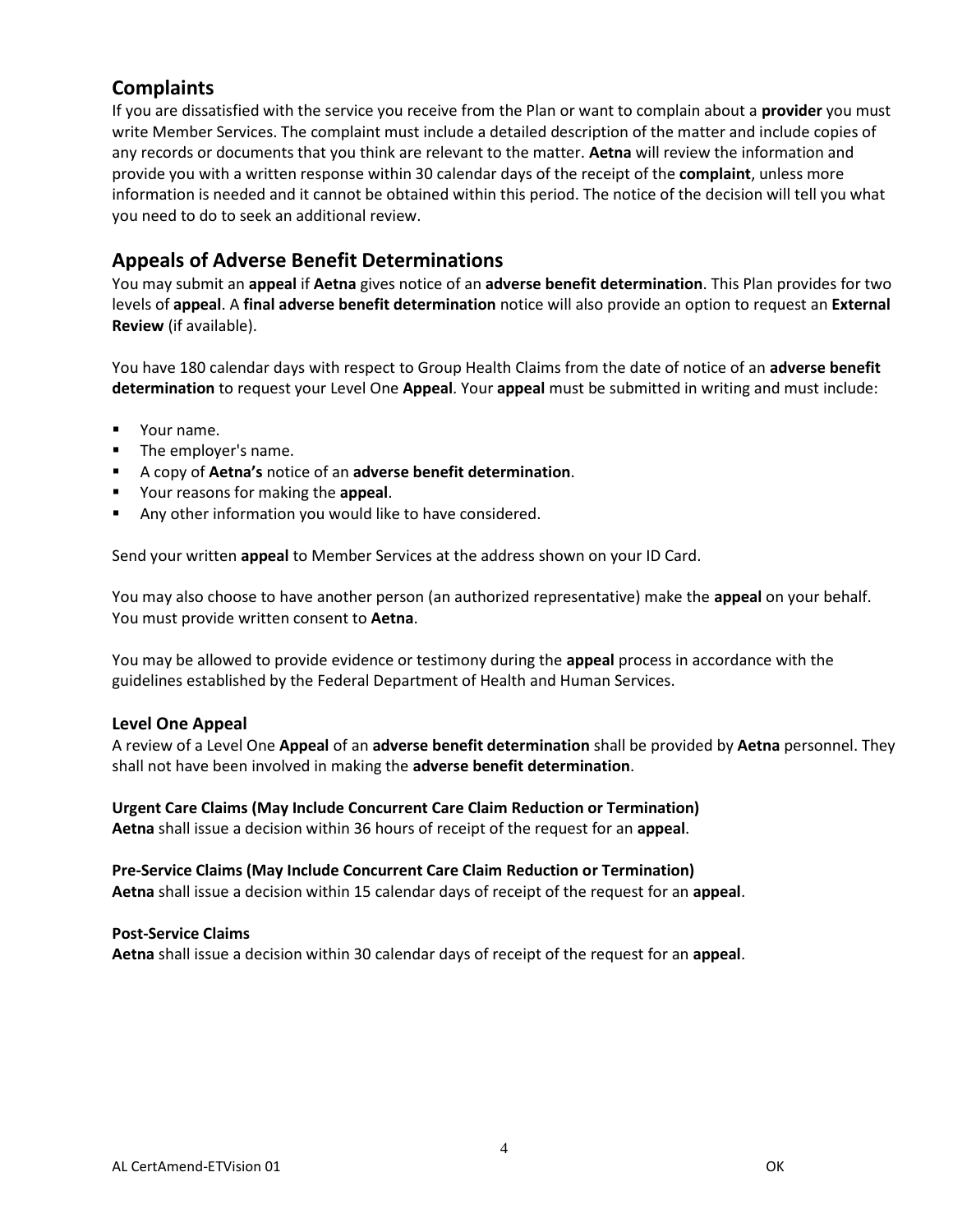#### **Level Two Appeal**

If **Aetna** upholds an **adverse benefit determination** at the first level of **appeal**, you or your authorized representative have the right to file a Level Two **Appeal**. The **appeal** must be submitted within 60 calendar days from the date of a decision of a Level One **Appeal**.

Review of a Level Two **Appeal** of an **adverse benefit determination** of an **urgent care claim, a Pre-Service Claim, or a Post-Service Claim** shall be provided by **Aetna** personnel. They shall not have been involved in making the **adverse benefit determination**.

#### **Urgent Care Claims (May Include Concurrent Care Claim Reduction or Termination)**

**Aetna** shall issue a decision within 36 hours of receipt of the request for a Level Two **Appeal**.

**Pre-Service Claims (May Include Concurrent Care Claim Reduction or Termination) Aetna** shall issue a decision within 15 calendar days of receipt of the request for a Level Two **Appeal**.

#### **Post-Service Claims**

**Aetna** shall issue a decision within 30 calendar days of receipt of the request for a Level Two **Appeal**.

### **Exhaustion of Process**

You must exhaust the applicable Level One and Level Two processes of the Appeal Procedure before you:

- Contact the Oklahoma Department of Insurance to request an investigation of a **complaint** or **appeal**; or
- File a complaint or **appeal** with the Oklahoma Department of Insurance; or
- **Establish any:** 
	- Litigation;
	- Arbitration; or
	- Administrative proceeding;

regarding an alleged breach of the policy terms by **Aetna** or any matter within the scope of the Appeals Procedure.

Under certain circumstances, you may seek simultaneous review through the internal Appeals Procedure and **External Review** processes—these include **Urgent Care Claims** and situations where you are receiving an ongoing course of treatment. Exhaustion of the applicable process of the Appeal Procedure is not required under these circumstances.

#### **Important Note:**

If **Aetna** does not adhere to all claim determination and **appeal** requirements of the Federal Department of Health and Human Services, you are considered to have exhausted the **appeal** requirements and may proceed with **External Review** or any of the actions mentioned above.

There are limits, though, on what sends a claim or **appeal** straight to an **External Review**.

Your claim or internal **appeal** will not go straight to **External Review** if:

- a rule violation was minor and isn't likely to influence a decision or harm you;
- it was for a good cause or was beyond **Aetna's** control; and
- it was part of an ongoing, good faith exchange between you and **Aetna**.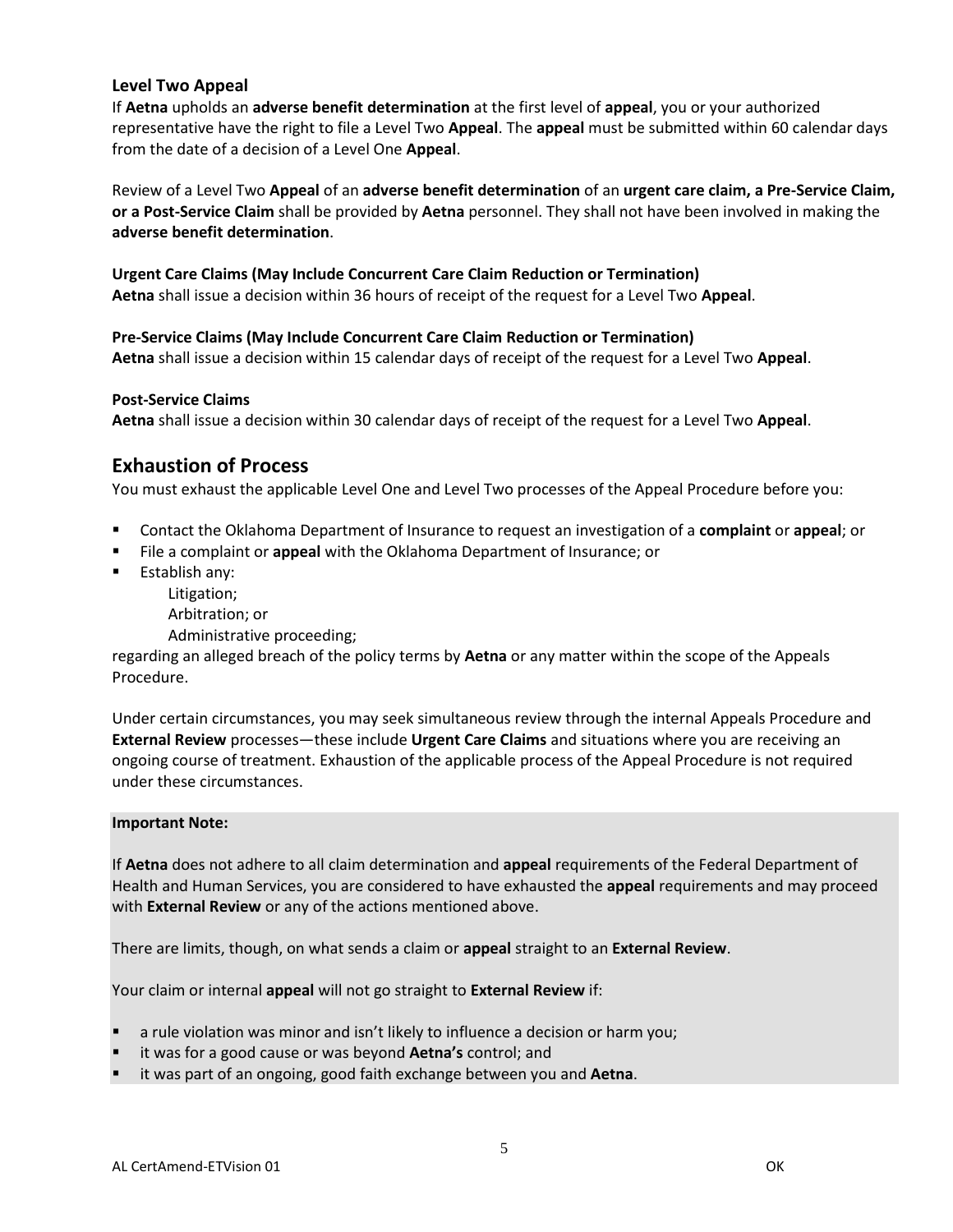# **External Review**

You may receive an **adverse benefit determination** or **final adverse benefit determination**.

In these situations, you may request an **External Review** if you or your **provider** disagrees with **Aetna's** decision.

To request an **External Review**, any of the following requirements must be met:

- You have received an **adverse benefit determination** notice by **Aetna,** and **Aetna** did not adhere to all claim determination and **appeal** requirements of the Federal Department of Health and Human Services.
- You have received a **final adverse benefit determination** notice.
- **P** You qualify for a faster review as explained below.
- As to dental, vision and hearing claims only, the cost of the initial service, supply or treatment in question for which you are responsible exceeds \$500.

The notice of **adverse benefit determination** or **final adverse benefit determination** that you receive from **Aetna** will describe the process to follow if you wish to pursue an **External Review**, and will include a copy of the *Request for External Review Form*.

You must submit the *Request for External Review Form* to the Oklahoma Insurance Commissioner within four calendar months of the date you received the **adverse benefit determination** or **final adverse benefit determination** notice. You also must include a copy of the notice and all other pertinent information that supports your request.

The Oklahoma Insurance Commissioner will contact the ERO that will conduct the review of your claim. This independent clinical reviewer will be selected from the list of approved independent review organizations compiled and maintained by the Oklahoma Insurance Commissioner. The ERO will select one or more independent clinical reviewers with appropriate expertise to perform the review. In making a decision, the external reviewer may consider any appropriate credible information that you send along with the *Request for External Review Form*, and will follow **Aetna's** contractual documents and plan criteria governing the benefits. You will be notified of the decision of the ERO usually within 45 calendar days of **Aetna's** receipt of your request form and all the necessary information.

A faster review is possible if your **physician** certifies (by telephone or on a separate *Request for External Review Form*) that a delay in receiving the service would:

- **Seriously jeopardize your life or health; or**
- **EXTED Jeopardize your ability to regain maximum function; or**
- If the **adverse benefit determination** relates to **experimental or investigational** treatment, if the **physician** certifies that the recommended or requested health care service, supply or treatment would be significantly less effective if not promptly initiated.

You may also receive a faster review if the **final adverse benefit determination** relates to an admission; availability of care; continued **stay;** or health service for which you received **emergency care**, but have not been discharged from a facility.

Faster reviews are decided within 72 hours after **Aetna** receives the request.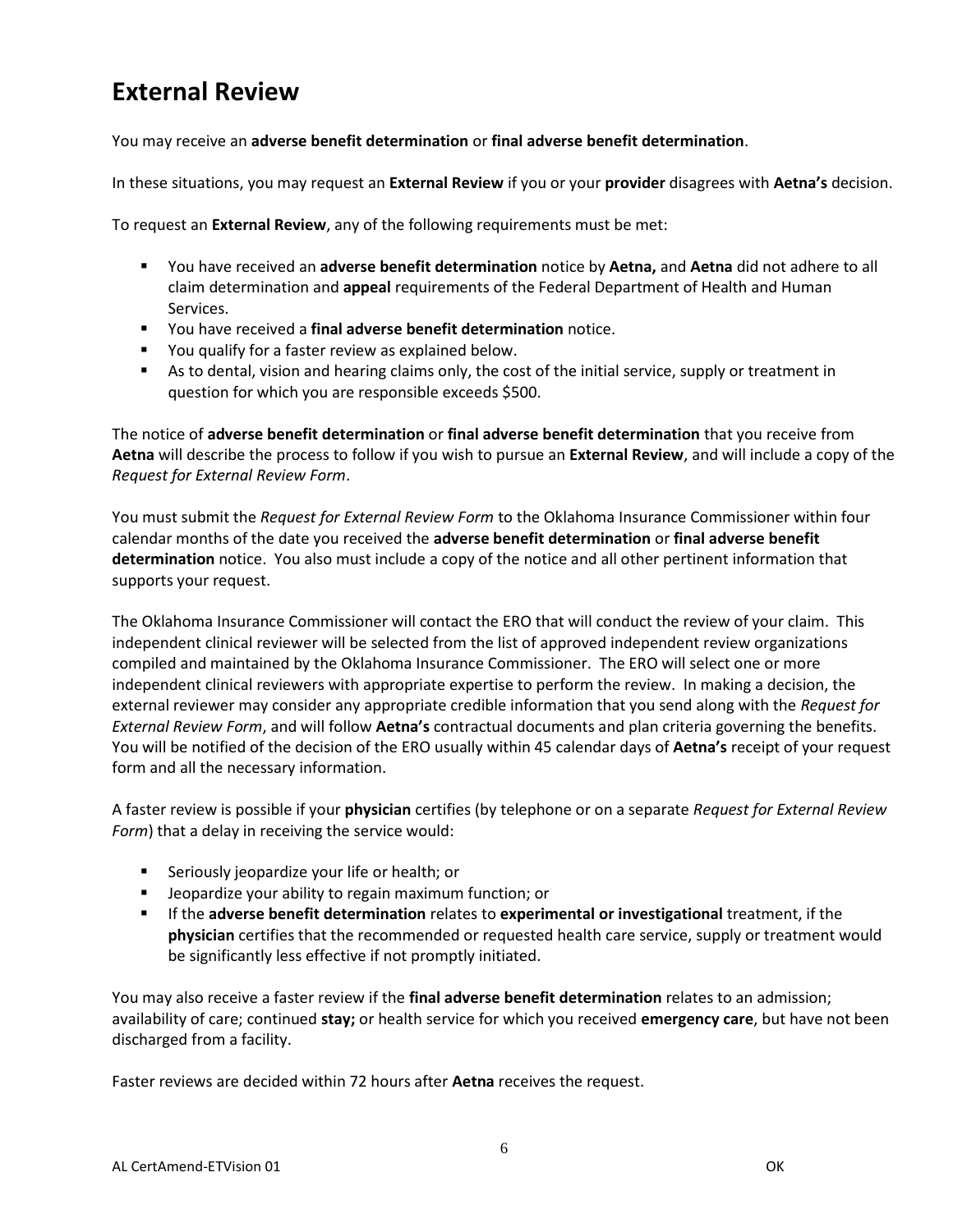**Aetna** will abide by the decision of the ERO, except where **Aetna** can show conflict of interest, bias or fraud.

You are responsible for the cost of compiling and sending the information that you wish to be reviewed by the ERO to **Aetna**. **Aetna** is responsible for the cost of sending this information to the ERO and for the cost of the external review except for dental, vision and hearing claims.

For more information about the Appeals Procedure or **External Review** processes, call the **Member Services** telephone number shown on your ID card.

# **Recovery of Overpayments**

## **Health Coverage**

If a benefit payment is made by **Aetna**, to or on your behalf, which exceeds the benefit amount that you are entitled to receive, **Aetna** has the right:

- To require the return of the overpayment; or
- To reduce by the amount of the overpayment, any future benefit payment made to or on behalf of that person or another person in his or her family.

Such right will not apply more than 24 months after the overpayment was made unless: the overpayment was made due to fraud (on the part of the claimant or the health care provider); or the claimant or health care provider has otherwise agreed to return the overpayment.

Such right does not affect any other right of recovery **Aetna** may have with respect to such overpayment.

## **Physician**

A duly licensed member of a medical profession who:

- Has an M.D. or D.O. degree;
- Is properly licensed or certified to provide medical care under the laws of the jurisdiction where the individual practices; and
- **Provides medical services which are within the scope of his or her license or certificate.**

This also includes a health professional who:

- Is properly licensed or certified to provide medical care under the laws of the jurisdiction where he or she practices;
- **Provides medical services which are within the scope of his or her license or certificate;**
- Under applicable insurance law is considered a "physician" for purposes of this coverage;
- Has the medical training and clinical expertise suitable to treat your condition;
- Specializes in psychiatry, if your **illness** or **injury** is caused, to any extent, by alcohol abuse, substance abuse, a **mental disorder** or a **severe mental illness** condition; and
- A physician is not you or related to you.